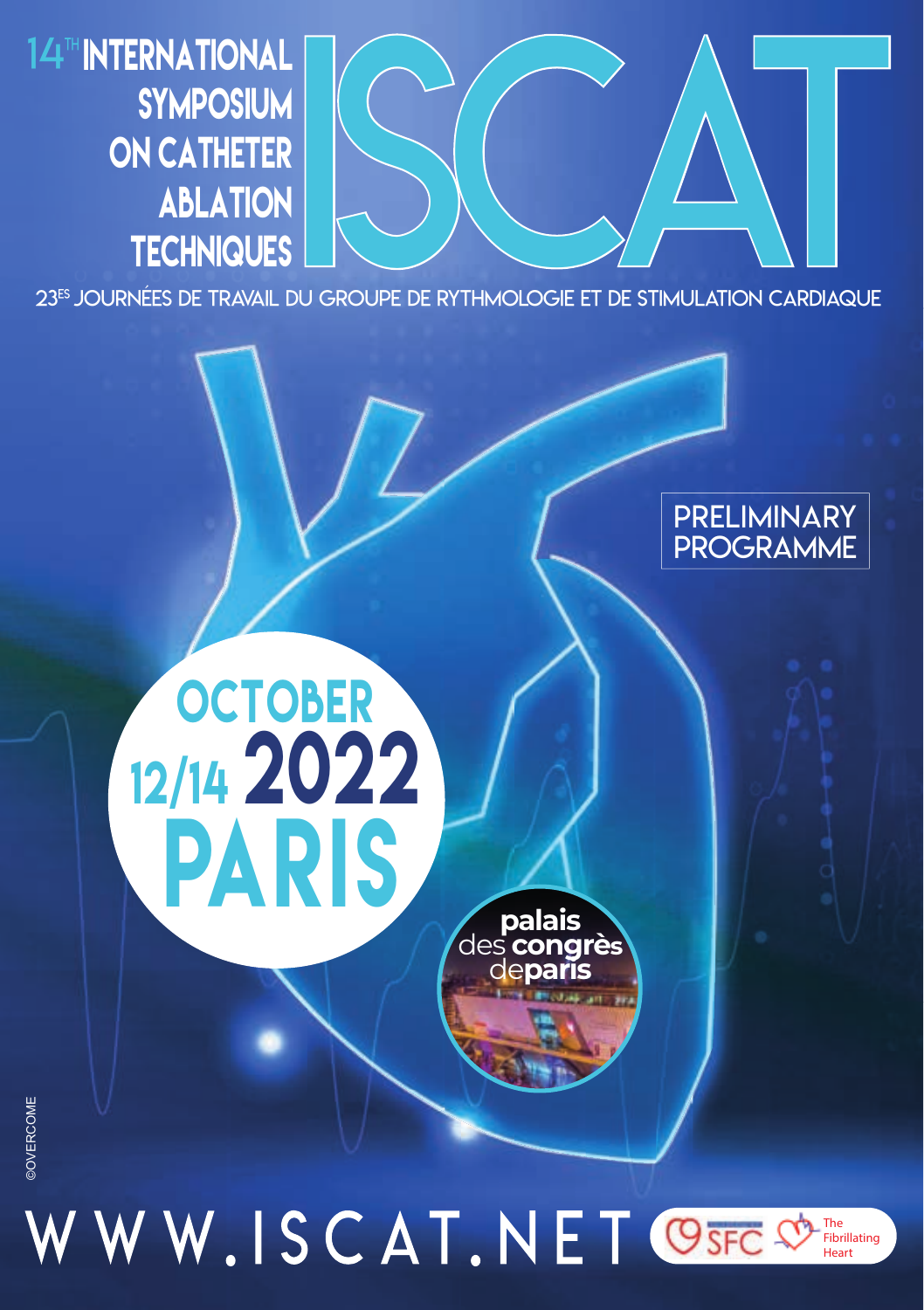## NOT TO BE MISSED! ISCAT Paris - October 12-14, 2022

After these difficult times that forced us to virtual congresses including e-ISCAT 2020 and the ISCAT webinars organized in 2021, we invite you to meet together this year for a face-to-face, interactive and warm congress.

The 14th International Symposium on Catheter Ablation Techniques will take place in **Paris** from **October 12** to **14, 2022** at **the Palais des Congrès de Paris.**

There is no need to remind you of the ever-increasing success of this biannual event.

We will discuss the ablation of atrial fibrillation and the ablation of ventricular rhythm disorders with more airy sessions, leaving more room for discussion and embellished with videos. These two and a half days will, as usual, be an opportunity to listen to and meet international leaders in this field of expertise.

The interpretation sessions of on-board electrogram tracings and endocavitary explorations in the context of ablation will, as always, be led by RETAC, our well-known expert.

Finally, of course, we continue the now classic sessions reserved for electrophysiologists in training and laboratory technicians.

Also associated with ISCAT, EHRA and the Working Group of Cardiac Pacing and Electrophysiology of the French Society of Cardiology will host educational sessions on Fridays centered on interventional rhythmology.

You will certainly remember the previous ISCAT editions and we will be happy to see you again in Paris during fall 2022.

*The Organizing Committee.*





**ORGANIZING COMMITTEE** 

E. ALIOT, Nancy - FRA

C. de CHILLOU, Nancy - FRA

M. HAÏSSAGUERRE, Bordeaux - FRA

Mélèze HOCINI, Bordeaux - FRA

J.-M. SELLAL Nancy - FRA

P. JAÏS, Bordeaux - FRA

F. SACHER, Bordeaux - FRA

#### **SECRETARIAT** Sophie ADAM - FAVE

CHRU de Nancy Institut Lorrain du Cœur et des Vaisseaux 4 rue du Morvan 54511 Vandoeuvre-lès-Nancy cedex - France Tél.: +33 (0)3 83 15 32 96 Fax: +33 (0)3 83 15 38 56 s.adam@chru-nancy.fr

#### LOGISTIC & TECHNICAL **ORGANIZATION**

OVERCOME 13-15, rue des Sablons 75116 Paris - France Tél.: +33 (0)1 40 88 97 97 Fax: +33 (0)1 43 59 76 07 iscat@overcome.fr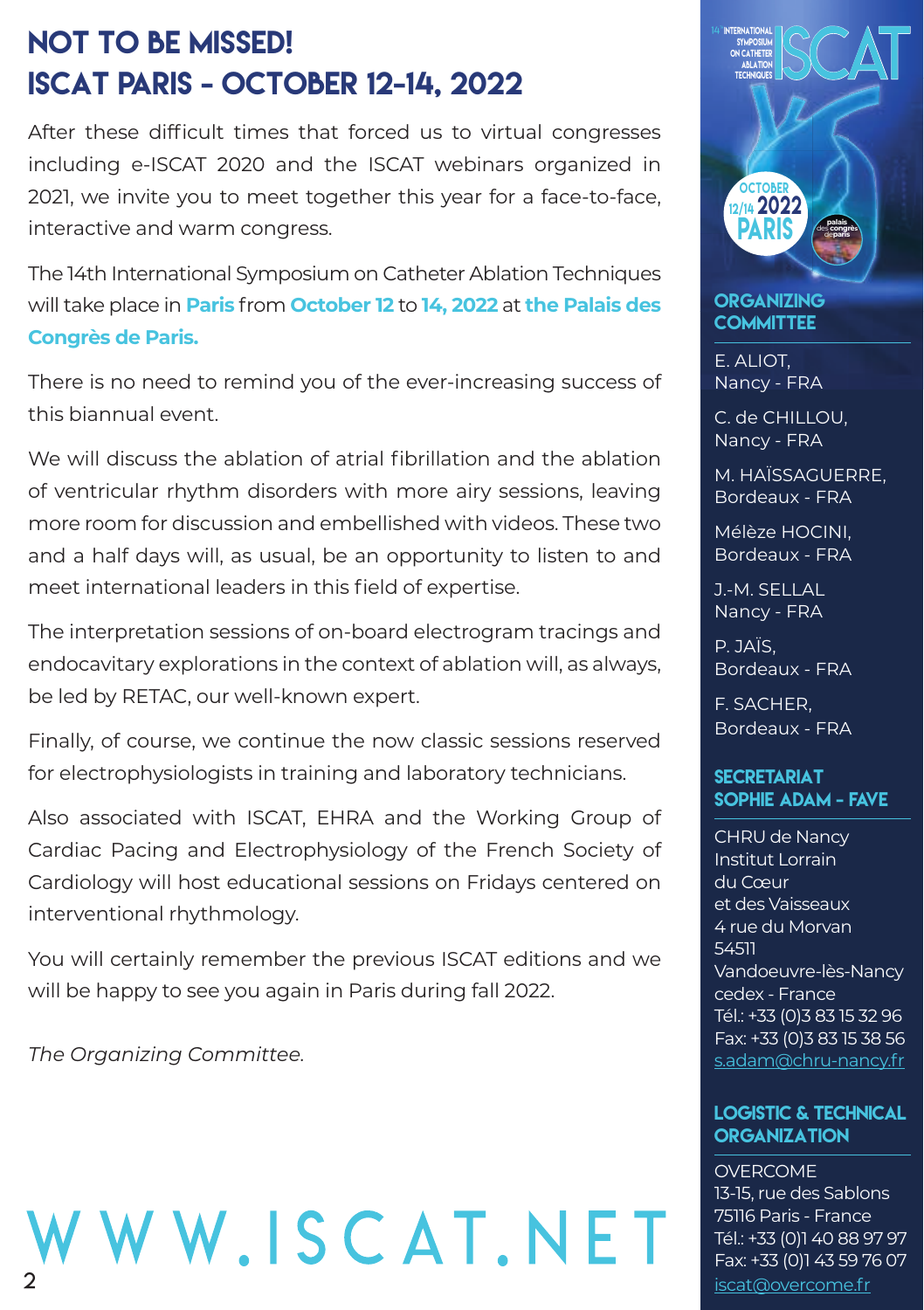$09.45$ 

## OPENING CEREMONY

## E. ALIOT, NANCY - FRA<br>M. HAÏSSAGUERRE, BORDEAUX - FRA

10.00 12.00

#### SESSION 1: THE FIBRILLATING HEART: ATRIAL FIBRILLATION WITH THE SUPPORT OF BOSTON SCIENTIFIC

- Anatomical consideration for AF ablation: septo-pulmonary bundle and mitral isthmus
- Septo-pulmonary bundle and coronary sinus musculature: Anatomist consideration on epicardial left atrial layers
- Septo-pulmonary bundle and coronary sinus musculature: clinical implication for T. PAMBRUN, BORDEAUX - FRA
- What is the rationale for VoM alcoholisation? Pre-recorded case of VoM alcoholisation N. DERVAL, BordeauX - France
- CHARISMA, contact force and local impedance TBA
- Pre-recorded case on ablation by Left Atrial Wall Thickness TBA
- Epi-endo asynchrony during AF R. TUNG, CHICAGO USA ROOP AT A RESERVE A RESERVE A RESERVE A RESERVE A RESERVE<br>RA RESERVE A RESERVE A RESERVE A RESERVE A RESERVE A RESERVE A RESERVE A RESERVE A RESERVE A RESERVE A RESERVE
- Loop study
- PFA for paroxysmal and persistent AF, lessons from real life experience (MANIFEST)
- TBA Discussion

#### 12.00 - 13.30 **Lunch buffet in the exhibition area**

#### **Workshop organised by the RETAC**

#### 13.30 15.00 Session 2: The Fibrillating Heart: Atrial Fibrillation with the support of Medtronic

- Ablation should be proposed after the first AF episode
- Pro H. PÜRERFELLNER, LinZ AT - Con TBA Electroporation: differences between the systems (videos) TBA
- Is AF a mappable rhythm?<br>- Pro
	-

- Pro A. FRONTERA, Milano - IT SABINE ERNST, LONDON - UK

- Pre-recorded case: Cardio-next
- Novelties for mapping and ablation in Prism, the last generation MAPPING system
- Discussion

K 15.00 - 15.30 **Coffee break in the exhibition area**

#### **Workshop organised by the RETAC**

#### 15.30 16.30 Session 3: The Fibrillating Heart: Atrial Fibrillation with the support of MicroPort

- Is PVI enough for persistant AF ablation?
- 

16.30<br>17.30

- 
- Pre-recorded case: laser balloon ablation J.M. SELLAL, NANCY FRA

- Pro TBA - Con TBA

• Discussion

### SESSION 4: THE FIBRILLATING HEART: ATRIAL FIBRILLATION

- Machine learning for ECG analysis : principles and perspectives
- RÉmi Dubois, BordeauX FRA • Non supervised AI for AF risk prediction the control of the TBA TBA • AF prediction based on 12 leads surface ECG P. NOSEWORTHY, ROCHESTER - USA • What can you expect from a smartwatch?<br>• Persistant AF ablation in 5 years from now: my vision and the most mediate that
- Persistant AF ablation in 5 years from now: my vision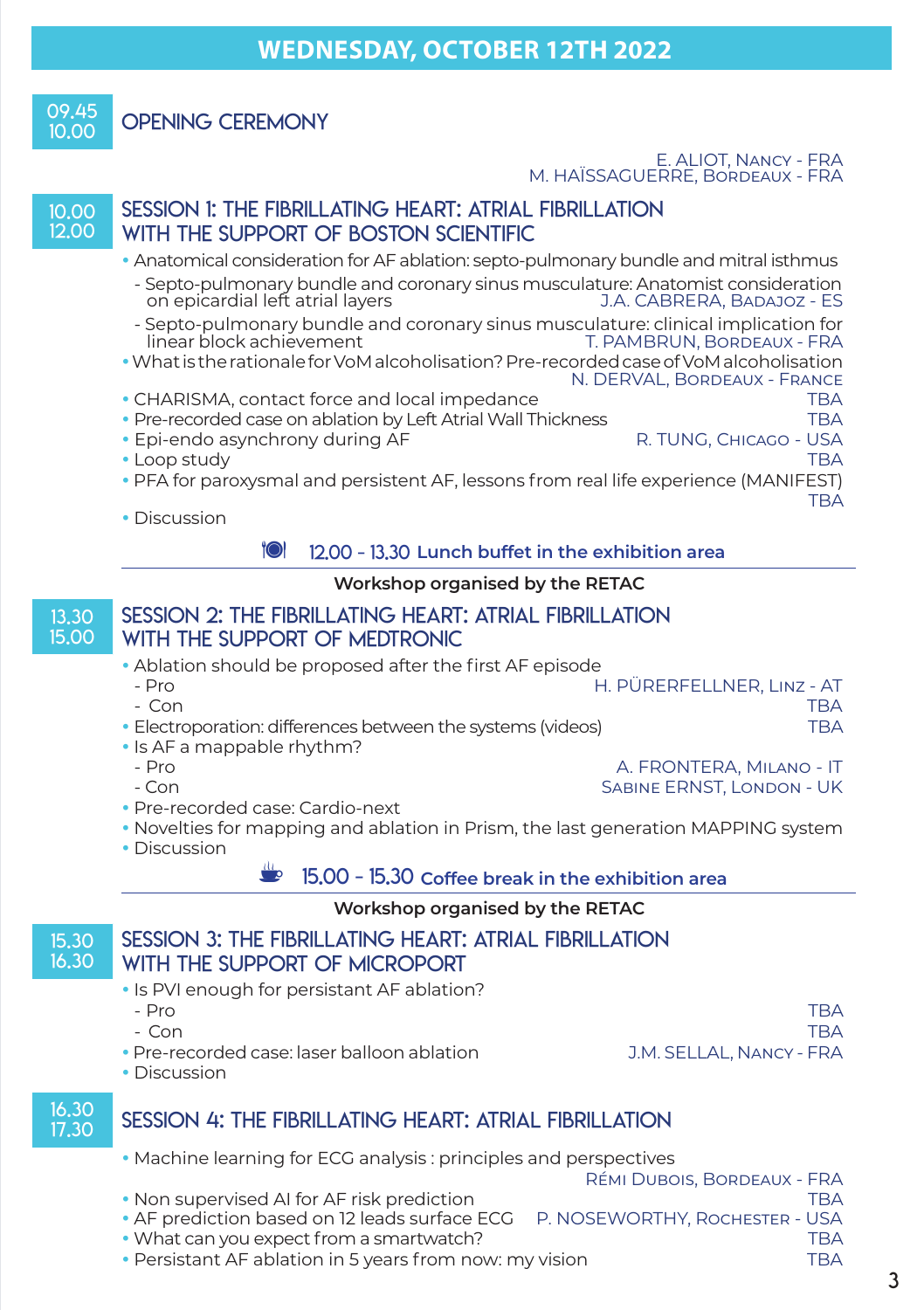## **THURSDAY, OCTOBER 13TH 2022**

#### 08.30 09.30

### Session 5: The Fibrillating Heart: Atrial Fibrillation with the support of Biosense Webster

- Impact of High-Power Short-Duration Radiofrequency Ablation on Long-Term Lesion Durability for Atrial Fibrillation Ablation E. ANTER, Cleveland - USA
- CLOSE vs PFA: expectations from a high-volume center M. DUYTSCHAEVER Bruges BE
- The optimized clinical workflow for pulmonary vein isolation with the radiofrequency balloon A. ALMORAD, BRUSSELS - BE
- Why AF may alter LVEF in some patients and not in other? THEA
- Discussion

#### 09.30<br>10.30 SESSION 6: THE FIBRILLATING HEART: ATRIAL FIBRILLATION

- What is optimal anticoagulation for AF ablation, interaction between DOA and heparine? Anne-CÉcile MARTIN, Paris - FRA What is the impact of AF on cognitive function? LÉna RIVARD, MonTreal - CAN
- MicroBubbles and silent embolic event with PFA vs RF vs Cryo TBA
- Pre-recorded case: acute phase per procedural stroke management TBA
- Discussion

#### 10.30 - 11.00 Coffee break in the exhibition area

#### **Workshop organised by the RETAC**

# 11.00

### SESSION 7: THE FIBRILLATING HEART: ATRIAL FIBRILLATION

- What is the cost of an AF ablation in term of carbon emission? F. BESSIÈRES, Lyon FRA
- What can be done to improve EP sustainability?
	- Julie BOUSSUGES-ROZÉ, BordeauX FRA

Discussion

# 11.30

### SESSION 1: THE FIBRILLATING HEART: VENTRICULAR ARRHYTHMIAS

- Why in some patients a high burden of PVC is responsible for reduced LVEF and not in other? TBA
- Intramural PVCs: Imaging, Localization, and Ablation The TBA • Tips and tricks for LV summit PVC ablation TBA
	- How to use bipolar and unipolar electrograms for selecting successful ablation sites of ventricular premature contractions? TBA
	- Pre-recorded case: ICE to quide PM PVC ablation TBA
	- Discussion

12.30 - 14.00 **Lunch buffet in the exhibition area**

 **Workshop organised by the RETAC**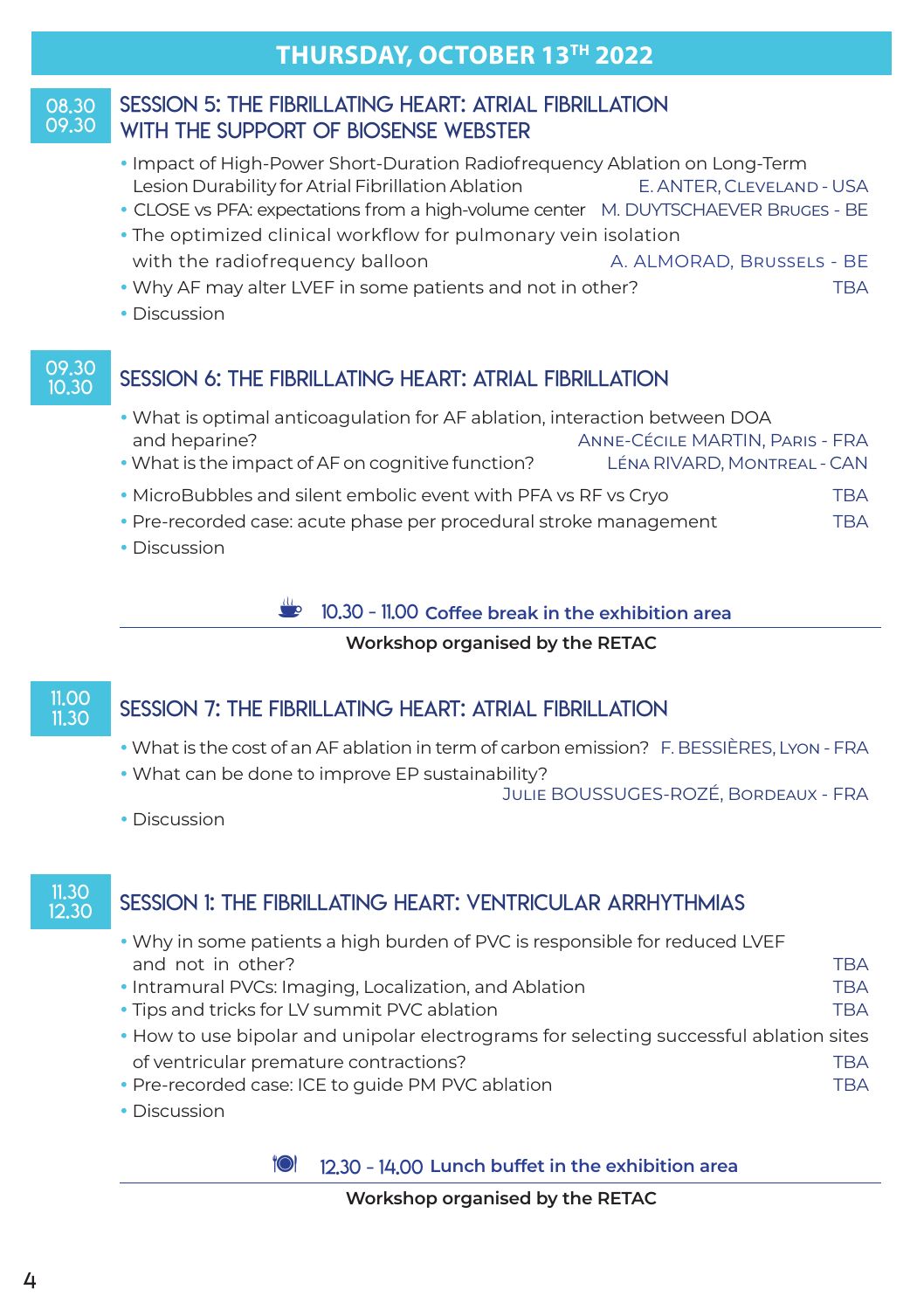#### 14.00 15.30 Session 2: The Fibrillating Heart: Ventricular Arrhythmias WITH THE SUPPORT OF ABBOTT

- Novelties in mapping with Ensite X TBA
- Omnipolar mapping for VT ablation F. SACHER, BORDEAUX FRA
- Wavefront discontinuities mapping The R. TUNG, CHICAGO USA
- How to optimize RF lesion in VT ablation (parameters, half saline, …)?
- Isthmus identification by CT scan P. JAÏS, Bordeaux FRA
- Relationship Between MRI-defined Scar Geography and the VT Isthmus

C. DE CHILLOU, Nancy - FRA

T. DENEKE, Bad NeusTadT - GER

Discussion

K 15.30 - 16.00 **Coffee break in the exhibition area**

#### **Workshop organised by the RETAC**

# 16.00<br>18.00

### 18.00 Session 3: The Fibrillating Heart: Ventricular Arrhythmias

- Reconstituting electrical conduction TBA
- Ablation Guided by Pace-Mapping C. DE CHILLOU, Nancy FRA
- Electroporation in VT ablation E. ANTER, CLEVELAND USA
- Ultra-low cryo in VT ablation T. DE POTTER, AALST BE
- Anti-arrhythmic effect of SBRT P. MAURY, Toulouse FRA
- How to optimize targets identification for the treatment of VT by SBRT?
	- H. COCHET, BordeauX FRA

• Discussion

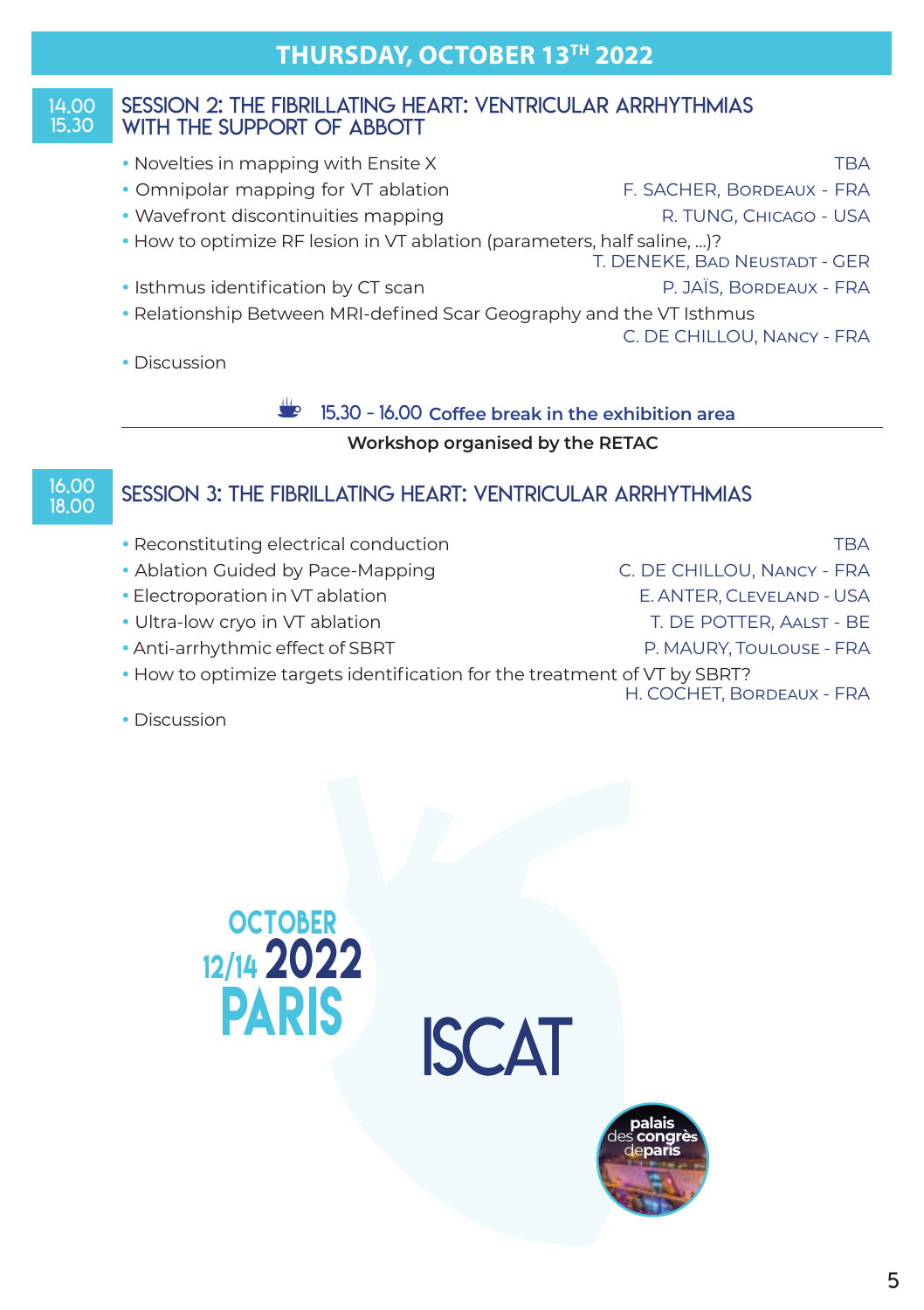## **FRIDAY, OCTOBER 14TH 2022**

#### 08.30 SESSION 4: THE FIBRILLATING HEART: VENTRICULAR ARRHYTHMIAS

 Mechanisms of VF O. BERNUS, BordeauX - FRA Inducible Purkinje reentry as an important mechanism of VF M. HAÏSSAGUERRE, BordeauX - FRA

• Mechanisms of VA and risk stratification in patients with mitral valve prolapse

A. SABBAG, RamaT Gan - IL

- VT ablation in cardiac sarcoidosis TBA
- Ventricular arrhythmia in arrhythmogenic right/left ventricular CMP EsTelle GANDJBAKHCH, Paris - FRA
- Discussion

#### 10.00<br>11.00 SESSION 5: THE FIBRILLATING HEART: VENTRICULAR ARRHYTHMIAS

- PARTITA P. DELLA BELLA, Milano IT • ICCVT registry **Alternative Community Community** R. TUNG, CHICAGO - USA • How to predict sudden cardiac death? TBA Survive-VT: Substrate Ablation vs Anti-arrhythmic drugs for scar related VT ablation TBA
- Discussion

**K** 11.00 - 11.30 Coffee break in the exhibition area

 **Workshop organised by the RETAC**

## WE THANK OUR PARTNERS

















70I I



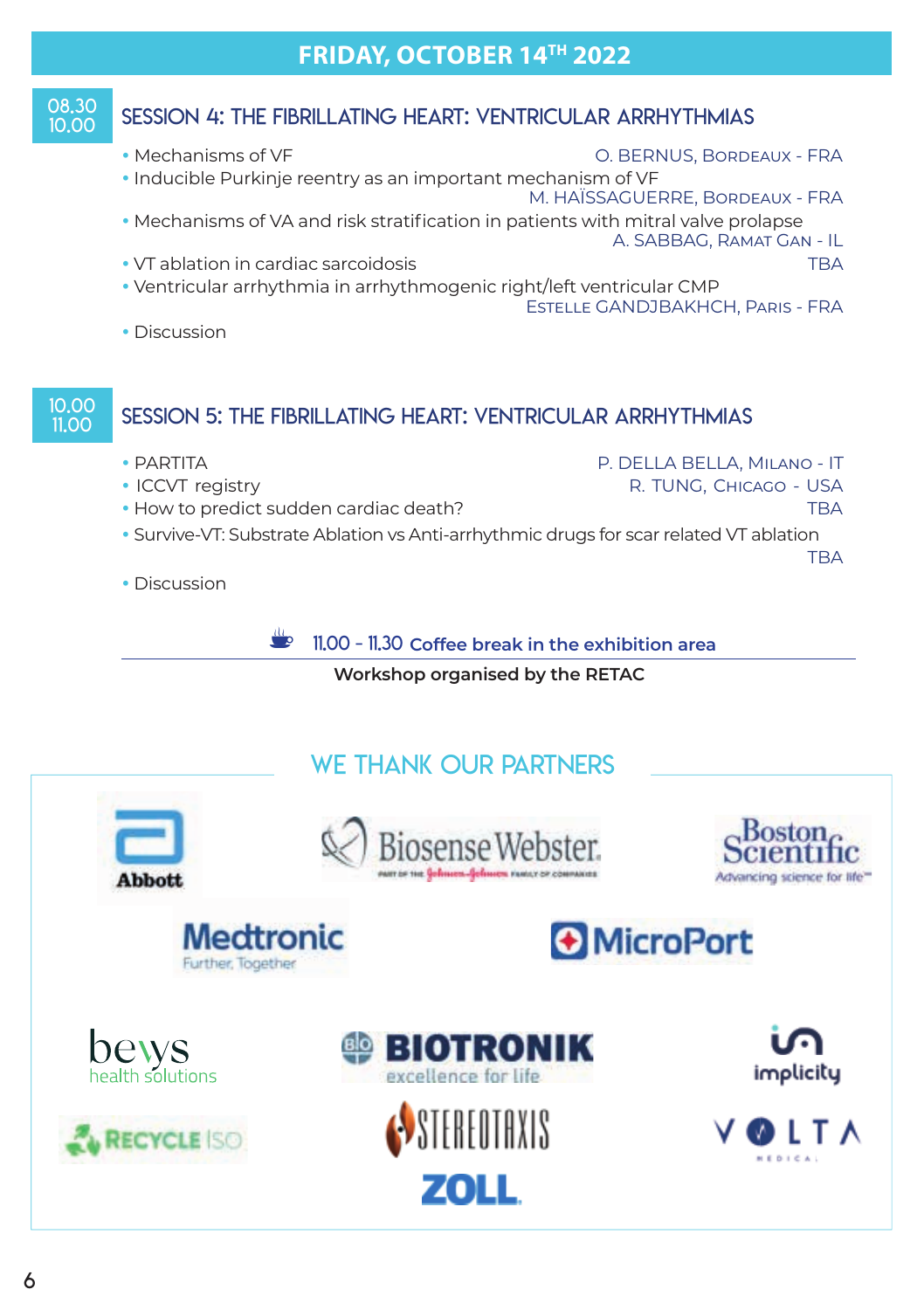## **RETAC'S WORKSHOPS**

## **WEDNESDAY, OCTOBER 12TH 2022**

12.00<br>13.00

13.00 Interpretation of on-board electrograms – part 1: Pacemakers

S. BOVEDA, Toulouse - FRA A. CARABELLI, Grenoble - FRA

#### 15.00<br>15.30 INTERPRETATION OF SURFACE ECG TRACES, NARROW QRS

N. COMBES, Toulouse - FRA L. DE ROY, Wavre - BE Sandrine VENIER, Grenoble - FRA

## **THURSDAY, OCTOBER 13TH 2022**

10.30<br>11.00 INTERPRETATION OF ON-BOARD ELECTROGRAMS - PART 2: DEFIBRILLATORS

> S. BOVEDA, Toulouse - FRA P. DEFAYE, Grenoble - FRA A. CARABELLI, Grenoble - FRA

12.30<br>13.30 EP STUDY: INTERPRETATION OF ENDOCAVITARY TRACINGS

> B. GUY-MOYAT, Limoges - FRA Peggy JACON, Grenoble - FRA



INTERPRETATION OF 3D MAPS

S. COMBES, Toulouse - FRA X. VINOLAS, Barcelona - ES\*

## **FRIDAY, OCTOBER 14TH 2022**

 $11.00$ <br> $11.30$ 

INTERPRETATION OF 3D MAPS

S. COMBES, Toulouse - FRA Sandrine VENIER, Grenoble - FRA



N. COMBES, Toulouse - FRA P. LAGRANGE, Perpignan - FRA\*